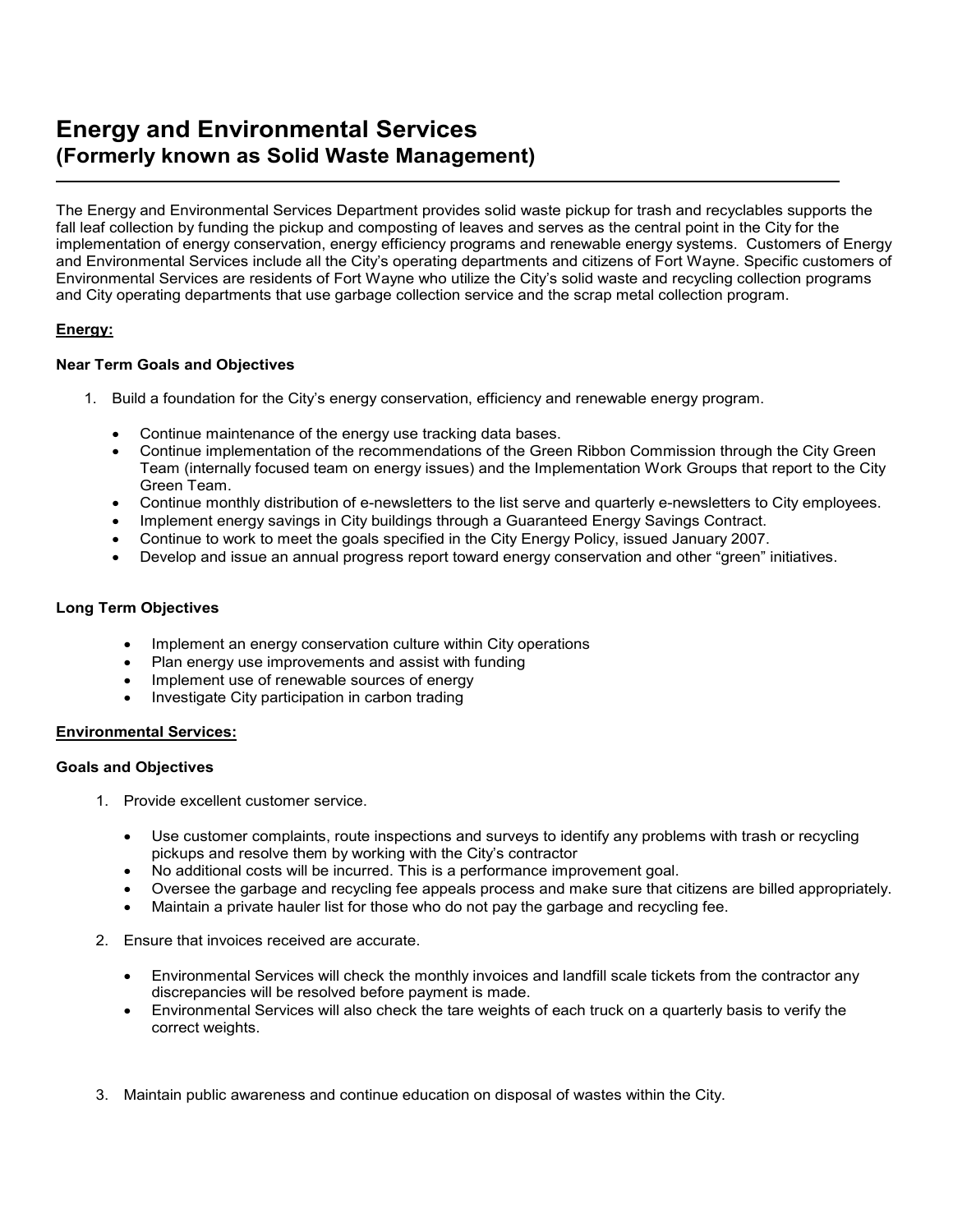- Environmental Services will continue to maintain public awareness by the use of bill stuffers, on hold messages to callers and the website, focusing on garbage packaging and disposal of other waste types.
- 4. Offer effective, efficient, quality waste and recyclables collection service.
	- Environmental Services will continue to monitor the automated and semi-automated collection programs.
- 5. Initiate litter prevention to support the City goals of clean and safe.
	- Environmental Services will organize the Great American Cleanup, National River Cleanup Week, and cleanups coordinated with stake holder groups and neighborhoods
	- Effectively deal with illegal dumping situations
	- Environmental Services will coordinate with other city agencies such as Neighborhood Code Enforcement and the Department of Health to promote consistency.
	- Continue to implement Adopt-A-Street program.

## **Long-term goals**

- Ensure the financial viability of the City's solid waste programs.
- Check for businesses, residential buildings with more than four units, churches, and non-profits that are using City service without paying for the service.
- Work in conjunction with Community Development and the Solid Waste District on the City's tire program April through November.
- The SWD will work with the Street Dept. and the Biosolids facility to improve the leaf collection and disposal programs in order to maximize efficiency and reduce costs.
- Monitor the City's cart program and improve efficiency
- Research single stream recycling collection and the use of wheeled containers for recyclables collection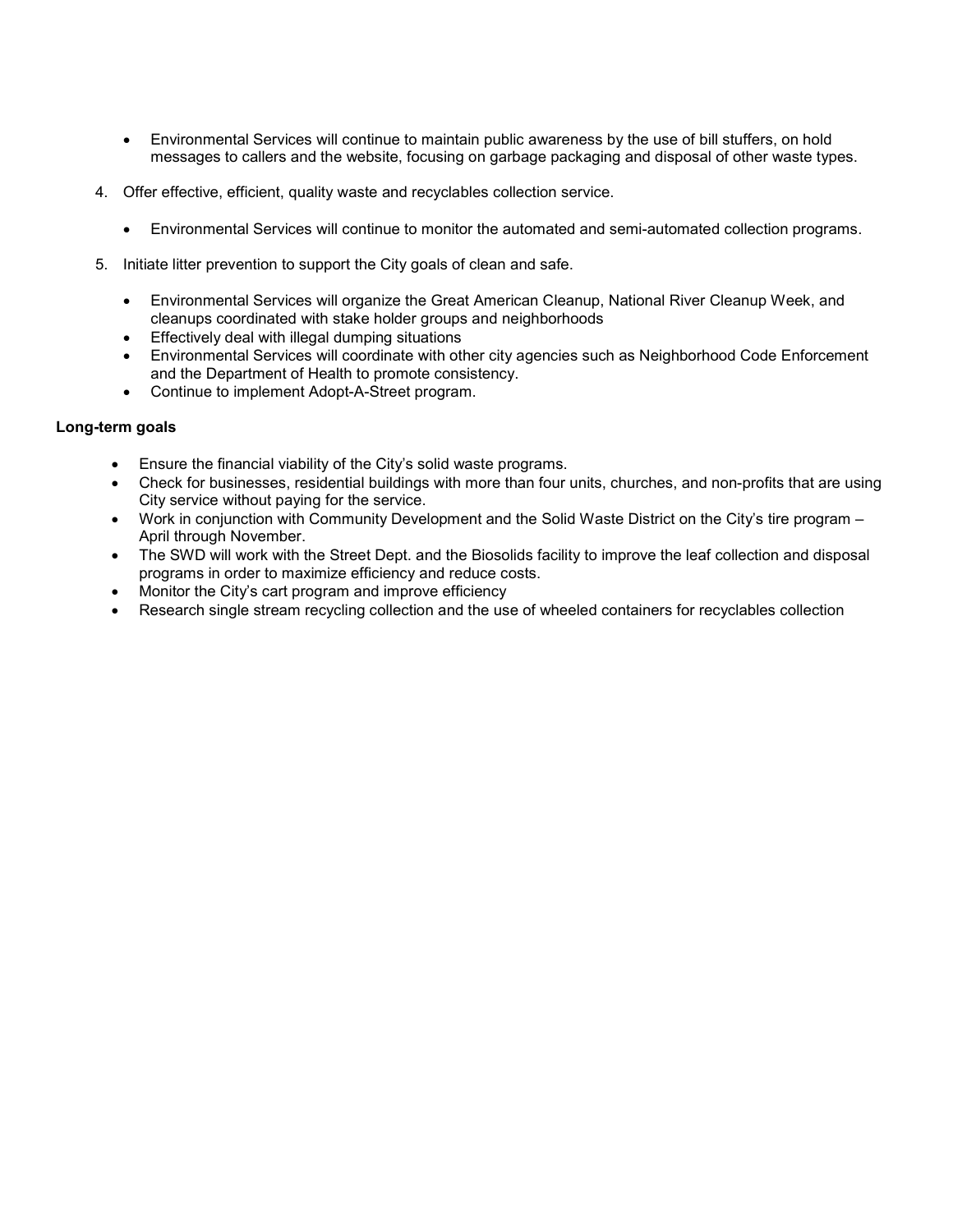|                                     | 2008<br><b>ACTUAL</b> | 2009 ACTUAL<br><b>THRU</b><br>30-Jun-2009 | 2009 REVISED<br><b>BUDGET</b> | 2010<br><b>SUBMITTED</b> | \$ INCREASE<br>(DECREASE)<br>FROM 2009 APPR | % CHANGE<br><b>FROM 2009</b><br><b>APPR</b><br>TO 2010 |
|-------------------------------------|-----------------------|-------------------------------------------|-------------------------------|--------------------------|---------------------------------------------|--------------------------------------------------------|
| 5111 TOTAL WAGES                    | 168,813               |                                           | 171,044                       | 174,151                  | 3,107                                       | 1.82%                                                  |
| 5131 PERF - EMPLOYERS SHARE         | 11,877                |                                           | 12,146                        | 13,179                   | 1,033                                       |                                                        |
| 5132 FICA                           | 12,154                |                                           | 13,085                        | 13,323                   | 238                                         |                                                        |
| 5134 LIFE MEDICAL & HEALTH INSURAN  | 27,000                |                                           | 27,000                        | 29,700                   | 2,700                                       |                                                        |
| 5136 UNEMPLOYMENT COMPENSATION      | 171                   |                                           | 171                           | 174                      | 3                                           |                                                        |
| 5137 WORKERS COMP INSURANCE         | 275                   |                                           | 225                           | 211                      | (14)                                        |                                                        |
| 513A PERF - EMPLOYEES/PD BY CITY    | 5,054                 |                                           | 5,026                         | 5,101                    | 75                                          |                                                        |
| <b>Total 5100</b>                   | \$225,344             | \$112,789                                 | \$228,697                     | \$235,839                | \$7,142                                     | 3.12%                                                  |
| 5213 COMPUTER SUPPLIES              | 225                   |                                           | 220                           | 174                      | (46)                                        |                                                        |
| 5219 OTHER OFFICE SUPPLIES          | 1,112                 |                                           | 1,800                         | 1,130                    | (670)                                       |                                                        |
| 5231 GASOLINE                       | 1,637                 |                                           | 1,680                         | 1,572                    | (108)                                       |                                                        |
| Total 5200                          | \$2,974               | \$1,247                                   | \$3,700                       | \$2,876                  | (\$824)                                     | $-22.27%$                                              |
| 5317 INSTRUCTIONAL SERVICES         | 120                   |                                           | 500                           | $\bar{\phantom{a}}$      | (500)                                       |                                                        |
| 531K SEMINAR FEES                   |                       |                                           | 1,000                         |                          | (1,000)                                     |                                                        |
| 5322 POSTAGE                        | 2,741                 |                                           | 3,400                         | 2,260                    | (1, 140)                                    |                                                        |
| 5323 TELEPHONE & TELEGRAPH          | 768                   |                                           | 732                           | 876                      | 144                                         |                                                        |
| 5324 TRAVEL EXPENSES                | 8                     |                                           | 1,000                         | $\overline{\phantom{a}}$ | (1,000)                                     |                                                        |
| 532C CELL PHONE                     | 489                   |                                           | 420                           | 360                      | (60)                                        |                                                        |
| 532L LONG DISTANCE CHARGES          | 26                    |                                           | 100                           | 96                       | (4)                                         |                                                        |
| 5331 PRINTING OTHER THAN OFFC SUPPL | 391                   |                                           | 700                           | 650                      | (50)                                        |                                                        |
| 5342 LIABILITY INSURANCE            | 390                   |                                           | 287                           | 679                      | 392                                         |                                                        |
| 5356 SOLID WASTE DISPOSAL           | 6,772,951             |                                           | 7,818,184                     | 7,642,684                | (175, 500)                                  |                                                        |
| 535B NEIGHBORHOOD CLEAN-UP          | 24,770                |                                           | 18,000                        | 27,105                   | 9,105                                       |                                                        |
| 535C CURBSIDE RECEYCLING            | 1,037,201             |                                           | 1,122,460                     | 1,049,964                | (72, 496)                                   |                                                        |
| 535L CONTRACTED LEAF COMPOSTING     | 112,185               |                                           | 11,994                        |                          | (11, 994)                                   |                                                        |
| 535R CITY RECYCLING                 | 2,859                 |                                           |                               |                          |                                             |                                                        |
| 535S CITY DUMPSTERS                 | 31,935                |                                           |                               |                          |                                             |                                                        |
| 536N GARAGE CONTRACT - NONTARGET    | 356                   |                                           | $\overline{\phantom{a}}$      | 166                      | 166                                         |                                                        |
| 536T GARAGE CONTRACT - TARGET       | 2,248                 |                                           | 921                           | 765                      | (156)                                       |                                                        |
| 5377 CC BUILDING PARKING            |                       |                                           | 300                           |                          | (300)                                       |                                                        |
| 5386 INTEREST PAID - LEASES & LOANS | 89,758                |                                           |                               |                          |                                             |                                                        |
| 5391 SUBSCRIPTIONS AND DUES         | 480                   |                                           | 243                           | 243                      |                                             |                                                        |
| 5399 OTHER SERVICES AND CHARGES     | 169,747               |                                           | 165,673                       | 170,607                  | 4,934                                       |                                                        |
| 539A OPERATING TRANSFER OUT         | 766,040               |                                           | 766,040                       | 766,040                  |                                             |                                                        |
| 539B MASTER LEASE                   | 3,228                 |                                           | 441,693                       | 441,693                  |                                             |                                                        |
| <b>Total 5300</b>                   | \$9,018,691           | \$3,474,966                               | \$10,353,647                  | \$10,104,188             | (\$249, 459)                                | $-2.41%$                                               |
| 5444 PURCHASE OF OTHER EQUIPMENT    | 40,871                |                                           | 64,944                        | 64,944                   | $\overline{\phantom{a}}$                    |                                                        |
| <b>Total 5400</b>                   | \$40,871              | \$27,305                                  | \$64,944                      | \$64,944                 | \$-                                         | 0.00%                                                  |
| Total                               | \$9,287,880           | \$3,616,307                               | \$10,650,988                  | \$10,407,847             | (\$243, 141)                                | $-2.28%$                                               |